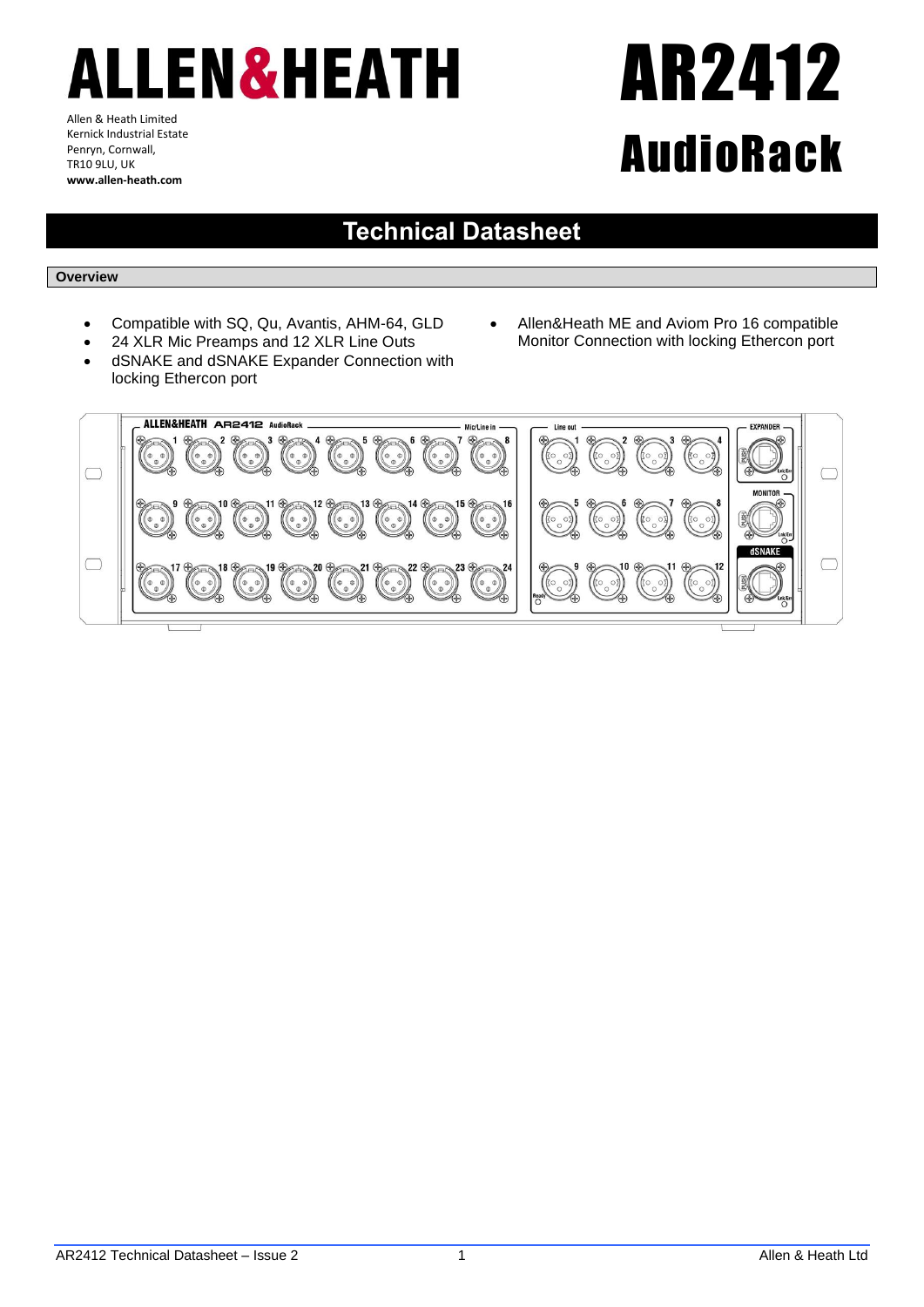#### **Dimensions**



#### **A&E Specifications**

The unit shall be a portable remote audio rack for a digital mixing system. The remote audio rack shall provide 24 XLR inputs and 12 XLR outputs and shall be connected to add a further inputs and outputs. The XLR sockets shall be the same or higher quality and specification as those located on the digital mixing system, and shall appear in the digital mixing system soft patch for assignment to channels.

Audio connection shall be over Cat5 cable using Allen & Heath's dSNAKE Ethernet protocol, allowing the remote audio rack to be positioned up to 100m from the mixer or expanded audio rack. The Ethernet protocol shall provide control to the remote preamp, and all mic preamps are scene recallable by the digital mixing system. Unit firmware shall automatically be updated when connected to the digital mixing system. The local Ethernet port shall be an RJ45 socket with EtherCon locking ring.

It shall also be possible to connect a further remote audio rack to the main AudioRack unit to add a further 8 XLR inputs and 4 XLR outputs from that location. This connection shall be via an 'Expander' connection and shall also be an RJ45 socket with EtherCon locking ring.

A port shall be provided to supply 40 channels of audio signals to Allen&Heath ME personal monitoring solution hardware. This connection shall be named 'Monitor' and shall be an RJ45 socket with EtherCon locking ring. It shall also be compatible with the Aviom® Pro16 monitoring system.

The unit shall be a robust steel, 19" rack-mountable chassis 3U in height. It shall have a built in power supply accepting AC mains voltages of 100-240V, 50/60 Hz, 70W max via an earthed 3-pin IEC male connector mounted on the rear chassis. A switch shall be provided near the mains inlet to isolate the mixer from the incoming mains supply.

Recommended operating temperature for the remote audio shall be 5 to 35 degrees Celsius.

The unit shall be the Allen&Heath AR2412 Main AudioRack.